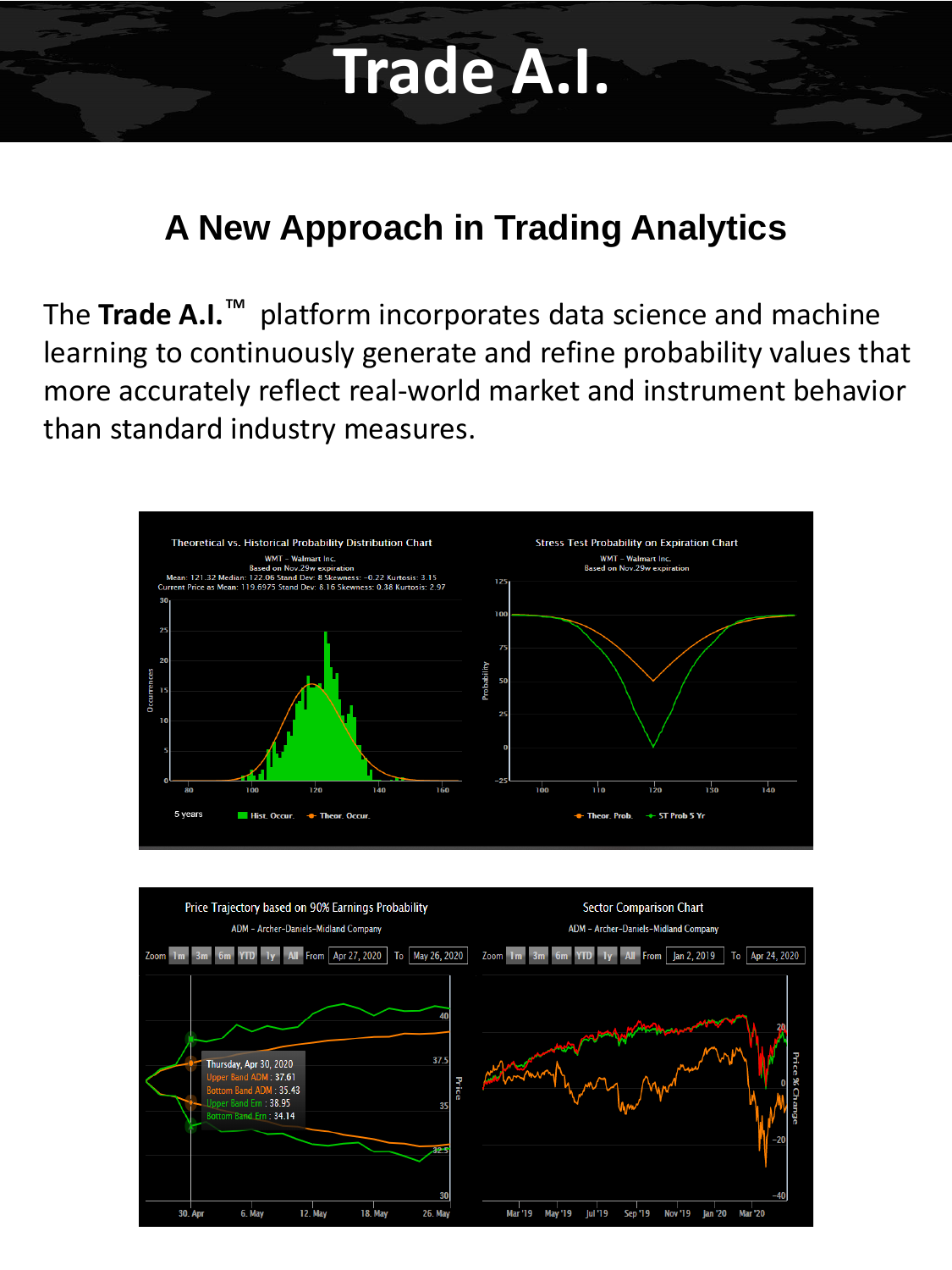# **New Approach to Risk Management**

Risk management is the process of identification, evaluation, and control the probability or impact of unfortunate events to maximize the realization of opportunities.

Human nature is to use probability to determine tolerance levels for decision making. We shape our daily experiences by calculating the probability of a certain outcome occurring in our favor. Our experiences are subconsciously created from our brain collecting statistic of historical events and then based decision by weighing the options and probability of them happening.

In trading, traders are always forced to make decisions to either enter a new trade or exit an existing one.



**Trading, based on your personal risk management criteria, is critical to overall long-run profitability.**

Probability and tolerance levels are key elements in defining our behavior. Now, wouldn't it be nice to have a methodology that provides you with a probability value that enables you to make the decision that is "right-for-you"?

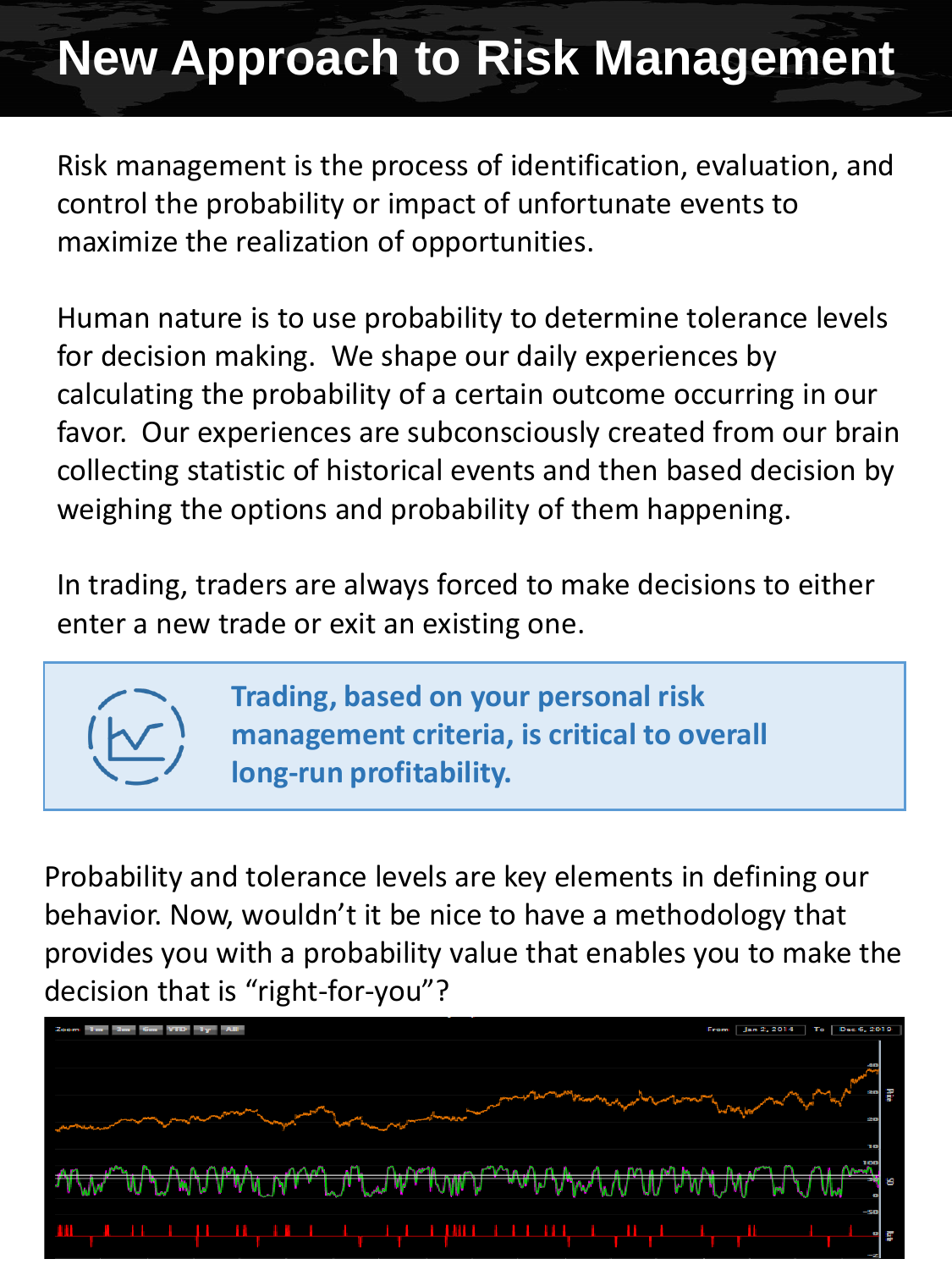Most of the market participants are using normal distribution as representation of real historical movements. This assumption yields high probability trades that result in losses.

Our Trade Analytic Tools search for a Call Credit Spread using Probability of Success as a filtering criteria generates the following results:

| <b>Stock</b><br>Symbol | <b>Company Name</b>                           | Trade                                              | Closing<br>Price | Credit | Probability<br>of Profit | <b>Profit on</b><br><b>Expiration</b> | Chart |
|------------------------|-----------------------------------------------|----------------------------------------------------|------------------|--------|--------------------------|---------------------------------------|-------|
| <b>BIDU</b>            | <b>BAIDU INC</b>                              | Sell May.10w 92.5 Call<br>Buy May.10w 100 Call     | 86.43            | 1.12   | 79.27                    | $-1.83$                               | 匝     |
| <b>FFIV</b>            | <b>F5 NETWORKS INC</b>                        | Sell May.18 77.5 Call<br>Buy May.18 85 Call        | 71.38            | 0.87   | 79.14                    | $-4.26$                               | 匝     |
| <b>MPC</b>             | <b>MARATHON PETE CORP</b>                     | Sell May.18 85 Call<br>Buy May.18 92.5 Call        | 78.75            | 0.85   | 77.95                    | 0.85                                  | 匝     |
| <b>NFLX</b>            | <b>NETFLIX INC</b>                            | Sell May.10w 185 Call<br>Buy May.10w 195 Call      | 163.37           | 1.90   | 77.16                    | $-8.10$                               | 匝     |
| <b>HUM</b>             | <b>HUMANA INC</b>                             | Sell May.18 77.5 Call<br>Buy May.18 85 Call        | 73.05            | 0.85   | 77.09                    | $-2.10$                               | 町     |
| <b>FSLR</b>            | FIRST SOLAR INC                               | Sell May.18 43 Call<br>Buy May.18 50 Call          | 38.10            | 0.89   | 77.06                    | $-6.09$                               | 匝     |
| <b>IBM</b>             | <b>INTERNATIONAL</b><br><b>BUSINESS MACHS</b> | Sell May.10w 195 Call<br>Buy May.10w 200 Call      | 190.00           | 0.78   | 76.97                    | $-4.22$                               | Μ     |
| CF                     | <b>CF INDS HLDGS INC</b>                      | Sell May.18 190 Call<br><b>Buy May.18 195 Call</b> | 179.15           | 0.80   | 76.89                    | 0.30                                  | 匝     |
| <b>APA</b>             | <b>APACHE CORP</b>                            | Sell May.18 72.5 Call<br>Buy May.18 75 Call        | 68.84            | 0.41   | 76.84                    | $-2.09$                               | 匪     |
| <b>LULU</b>            | <b>LULULEMON ATHLETICA</b><br><b>INC</b>      | Sell May.18 72.5 Call<br>Buy May. 18 80 Call       | 68.38            | 0.82   | 76.32                    | $-6.68$                               | 匝     |

#### **RELYING ON NORMAL DISTRIBUTION:**

Expect 70% of these trades to be profitable

**REALITY:**  80% of these trades had losses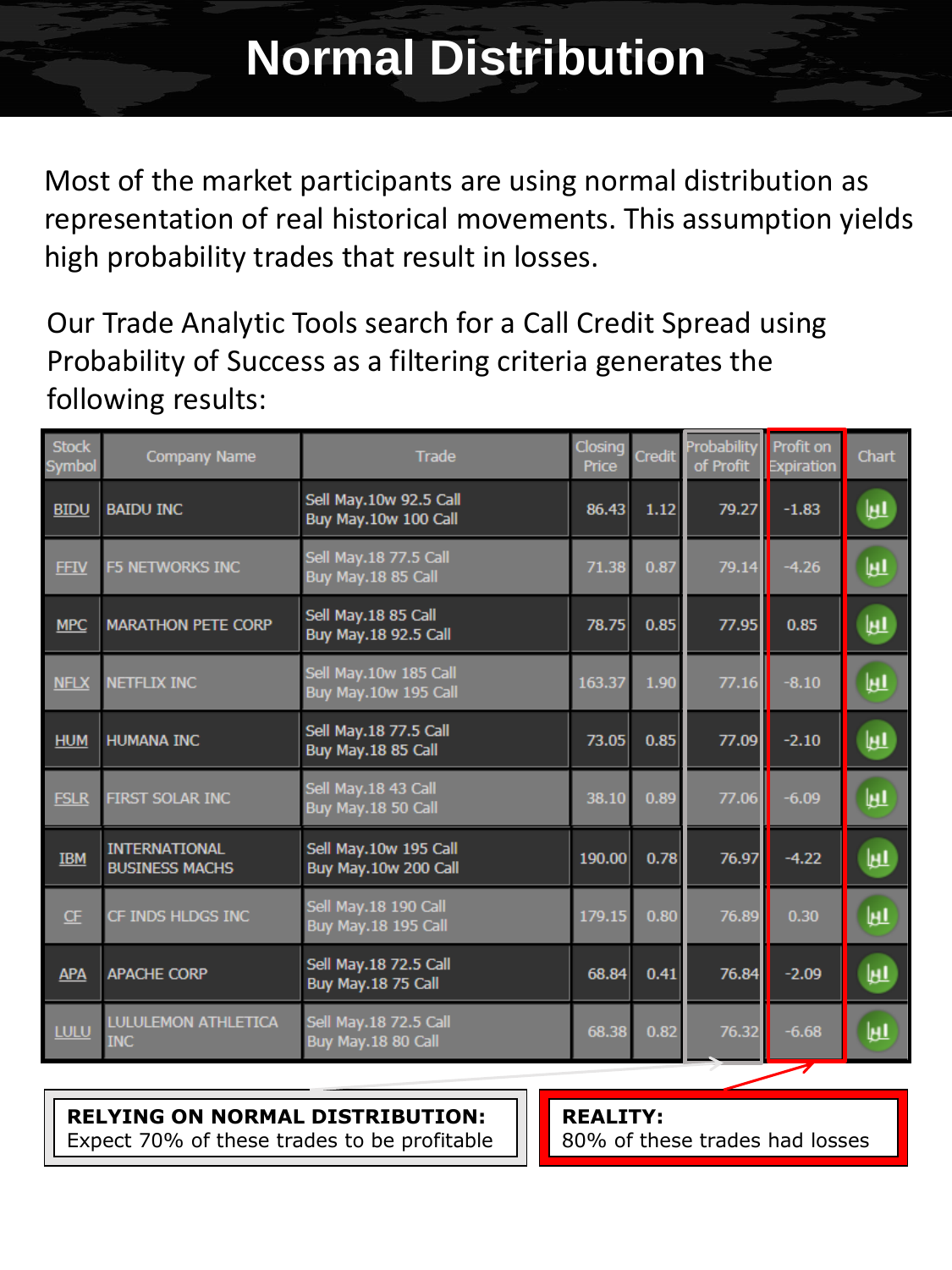### **Normal Distribution**

### Here is the same filtering criteria for a Short Put Strategy:

| <b>Stock</b><br>Symbol | Company Name                                 | <b>Trade</b>          | Closing<br>Price | Credit | Probability<br>of Profit | Profit on<br><b>Expiration</b> | <b>Chart</b> |
|------------------------|----------------------------------------------|-----------------------|------------------|--------|--------------------------|--------------------------------|--------------|
| <b>BKE</b>             | <b>BUCKLE INC</b>                            | Sell Aug.20 37.5 Put  | 43.00            | 0.55   | 87.75                    | $-2.40$                        | 町            |
| <b>BGC</b>             | <b>GENERAL CABLE CORP</b><br><b>DEL NEW</b>  | Sell Aug.20 37 Put    | 41.47            | 0.75   | 86.34                    | $-10.62$                       | 町            |
| LTD                    | LIMITED BRANDS INC                           | Sell Aug.20 34 Put    | 38.07            | 0.60   | 86.3                     | $-0.23$                        | 匪            |
| <b>ACTG</b>            | <b>ACACIA RESH CORP</b>                      | Sell Aug.20 30 Put    | 35.85            | 0.60   | 86.21                    | 0.60                           | 匪            |
| <b>BEXP</b>            | <b>BRIGHAM EXPLORATION</b><br>$\overline{c}$ | Sell Aug.20 25 Put    | 29.55            | 0.55   | 86.21                    | 0.55                           | 町            |
| CYD                    | CHINA YUCHAI INTL LTD                        | Sell Aug. 20 16.5 Put | 20.57            | 0.65   | 85.55                    | $-0.25$                        | 匝            |
| IR                     | <b>INGERSOLL-RAND PLC</b>                    | Sell Aug.20 40 Put    | 43.92            | 0.65   | 85.54                    | $-11.79$                       | 匪            |
| <b>DRIV</b>            | <b>DIGITAL RIV INC</b>                       | Sell Aug.20 28 Put    | 31.41            | 0.55   | 85.52                    | $-8.67$                        | 匝            |
| <b>TIBX</b>            | <b>TIBCO SOFTWARE INC</b>                    | Sell Aug.20 25 Put    | 28.71            | 0.55   | 85.36                    | $-5.96$                        | 町            |
| <b>UIS</b>             | <b>UNISYS CORP</b>                           | Sell Aug.20 22 Put    | 25.27            | 0.55   | 85.32                    | $-5.62$                        | 匝            |

#### **RELYING ON NORMAL DISTRIBUTION :**

Expect 90% of these trades to be profitable

**REALITY:** 

80% of these trades had losses

### **If your expectation does not match reality, you should reconsider how you calculate your probability of profitability.**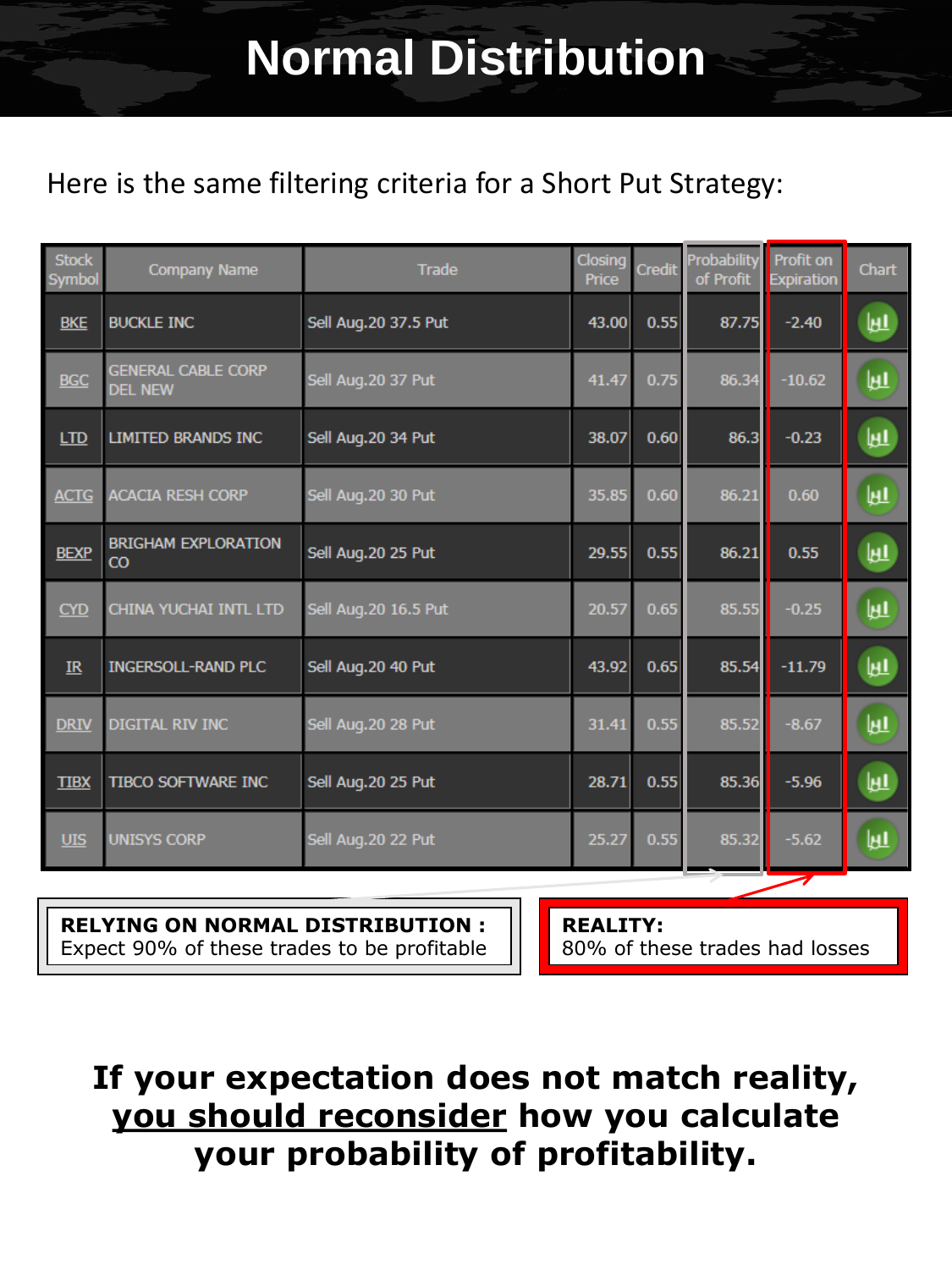### **QuoteMedia Approach**

### **So why do the statistics from commonly used methodology not match reality?**

The below chart depicts Theoretical vs. Historical Probability. You will see that **real historical movements are not normally distributed**. While this calculation holds true for some underlying assets, for the majority, this method will not reflect reality.



### **The Current Methodology:**

Calculate probability using "one-size-fits-all" formula by assuming underlying assets have normal distribution.

#### **The Issue With That Assumption:**

It doesn't hold true when using normal distribution and implied volatility to calculate the probability for all underlying assets.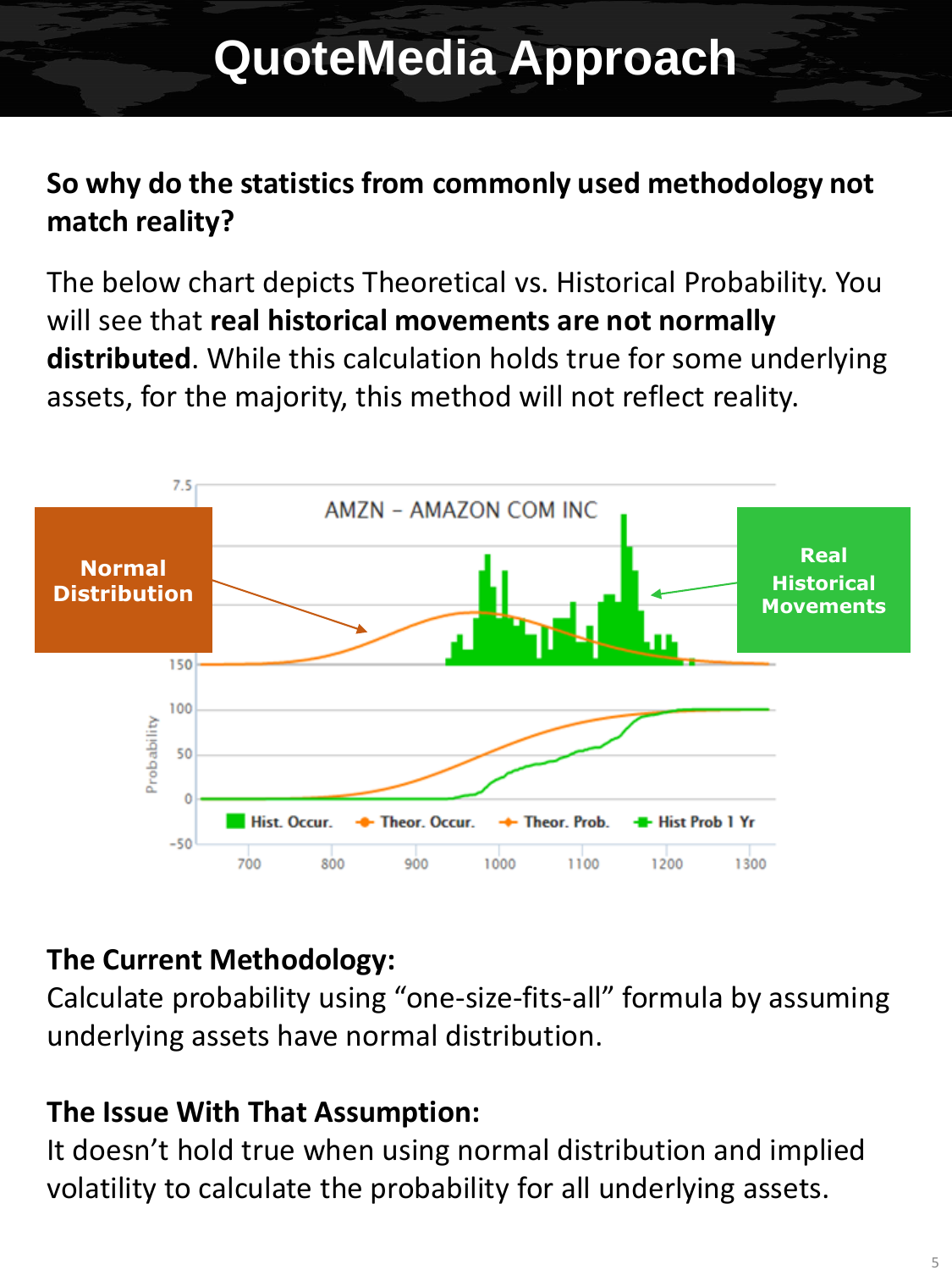## **Not One-Size-Fits-All**

### **Life example:**

**How would you feel about going to the hospital and your doctor treats you based on the average temperature of his patients and not based on your personal medical history?**

It is doubtful that any person would find this treatment acceptable. So, we encourage traders to not always rely on Theoretical Probability (assumption historical pricing has normal distribution) when calculating probability and explore other calculation methods.

That is why QuoteMedia introducing a New Methodology to Risk Management that comprise of three components.



The purpose of our new probabilities is simply:

- Enhance the trader's understanding of a real historical distribution of underlying
- Shift from "the average temperature of the patients" to what reflects individuality of the underlying assets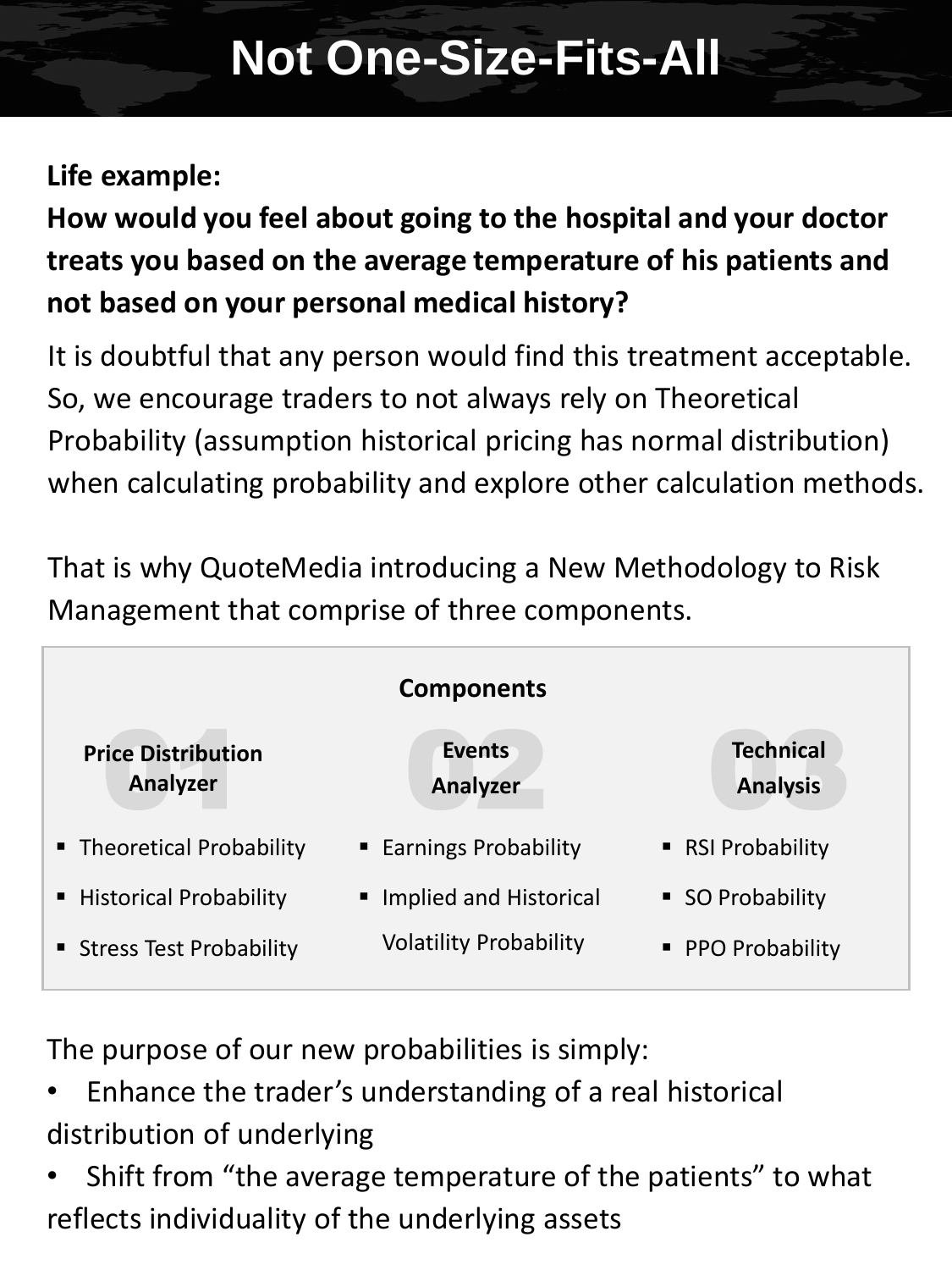### **Trading based on multi-pronged approach to risk management for overall long-run profitability.**

**Trade A.I.** platform allows traders to receive comprehensive probability analysis and make trade decisions based on calculated risk assessments using our proprietary statistical modeling engine.

With QuoteMedia approach to probability calculation traders are no longer restricted to a "one-size-fits-all" analysis method. New methods of evaluation probability using Historical, Stress Test, Events and Technical Analysis Probabilities, prove to decrease trading decision risk.

### **Historical Probability**

Takes into consideration the direction of the stock historical price moves and reflects the specificity of each underlying asset historical behavior.



**Trade A.I.** platform provides Short (1 year) and up to Long (5 years) of historical price analysis to calculate probability.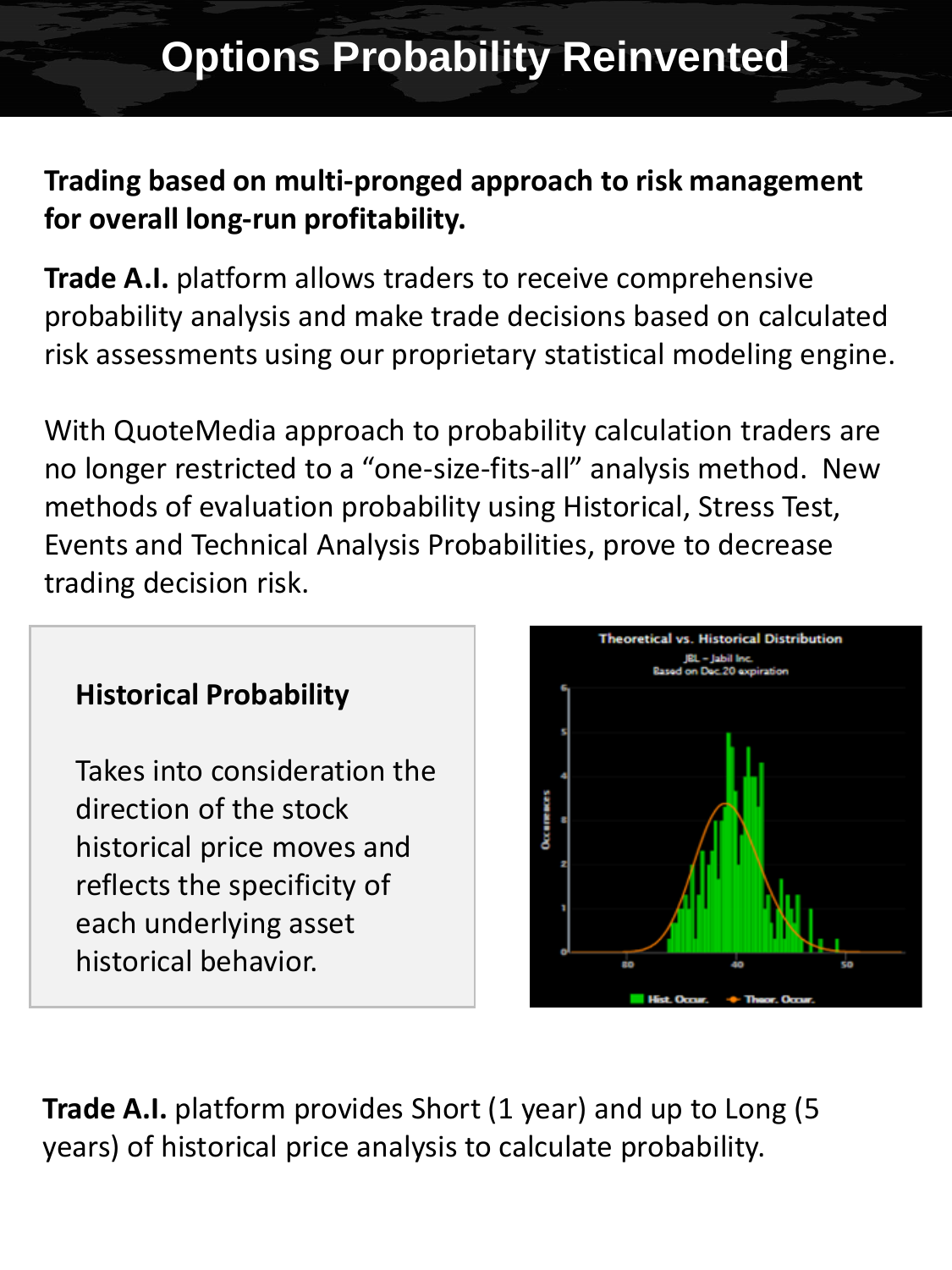### **Stress Test Probability**

### **Stress Test Probability**

Utilizes the magnitude of the stock historical price movements without taking into consideration direction of that move.



#### **Life example:**

**When a spring is pulled from both directions, if you know which end will be released, you can safely decide which side to stand on. But if you don't know which end will be released you better stand a safe distance from both sides of the spring.**

#### **Prepare for Movements**

Every trader can relate to this: a stock behaving in one direction, then as soon as you get into the trade, it reverses itself. Since a stock has the potential to make large moves, a trader needs to be prepared for when that trade makes large moves in their direction, or opposite to them.

QuoteMedia introduced **Stress Test Probability** to reflect the probability of surviving, or ending up profitable in a trade when the underlying asset exhibits the worst historical case behavior and starts moving against you. **Stress Test** probability warns a trader about what can be anticipated by getting into a trade. This allows the trader to better understand their investment and set proper expectations.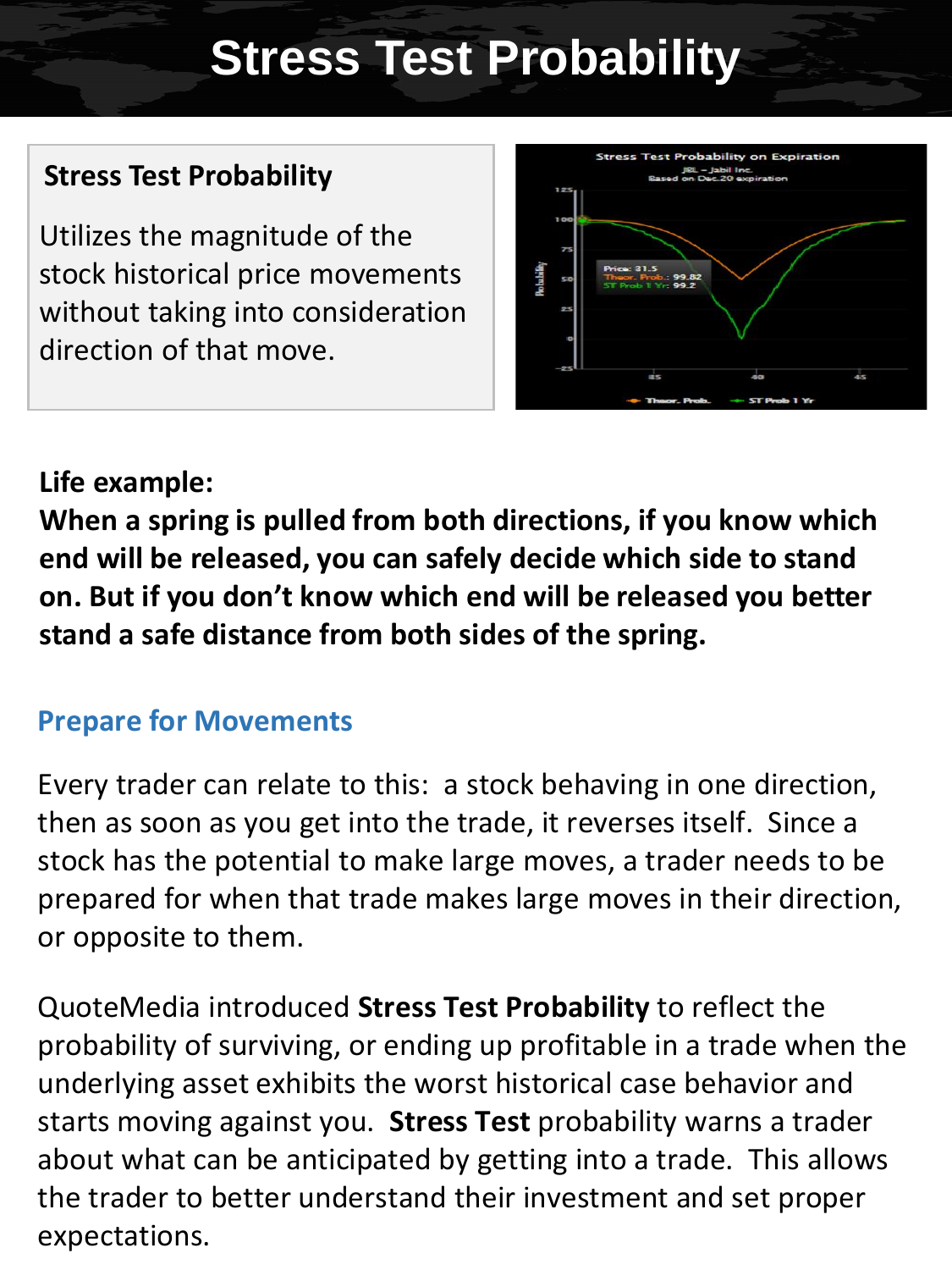### **Event Probability**

Traders know that pricing behavior of a stock could be greatly influenced by different events that could expectedly or unexpectedly happen.

It is very difficult and maybe even statistically unreasonable in day-today trading take into consideration outcomes that happened during 9/11 or COVID 19 pandemic events.

These and some other unexpected events inject some additional risk that associated with any trade. Although probability of stock behavior during these unexpected events could be difficult to quantify, our statistical engine and its ability to learn from the historical behavior allows to take into consideration reaction of each individual stock to general unexpected events.

The great difference is presented by events that are happening with certain frequency and could be predicted.

One of such events is earnings announcements. Traders know that this event ejects great volatility into pricing.

**Trade A.I.** statistical engine allows to quantify results of this event by calculating probability of stock reaching certain price before and after earnings announcement.

### Price Trajectory based on 90% Earnings Probability ADM - Archer-Daniels-Midland Company Zoom 1 m 3 m 6 m YTD 1y All From Apr 27, 2020 To May 26, 2020 Thursday, Apr 30, 2020 38.95

#### **Earnings Probability**

Takes into consideration the specificity of each stock historical price behavior during and after earnings period.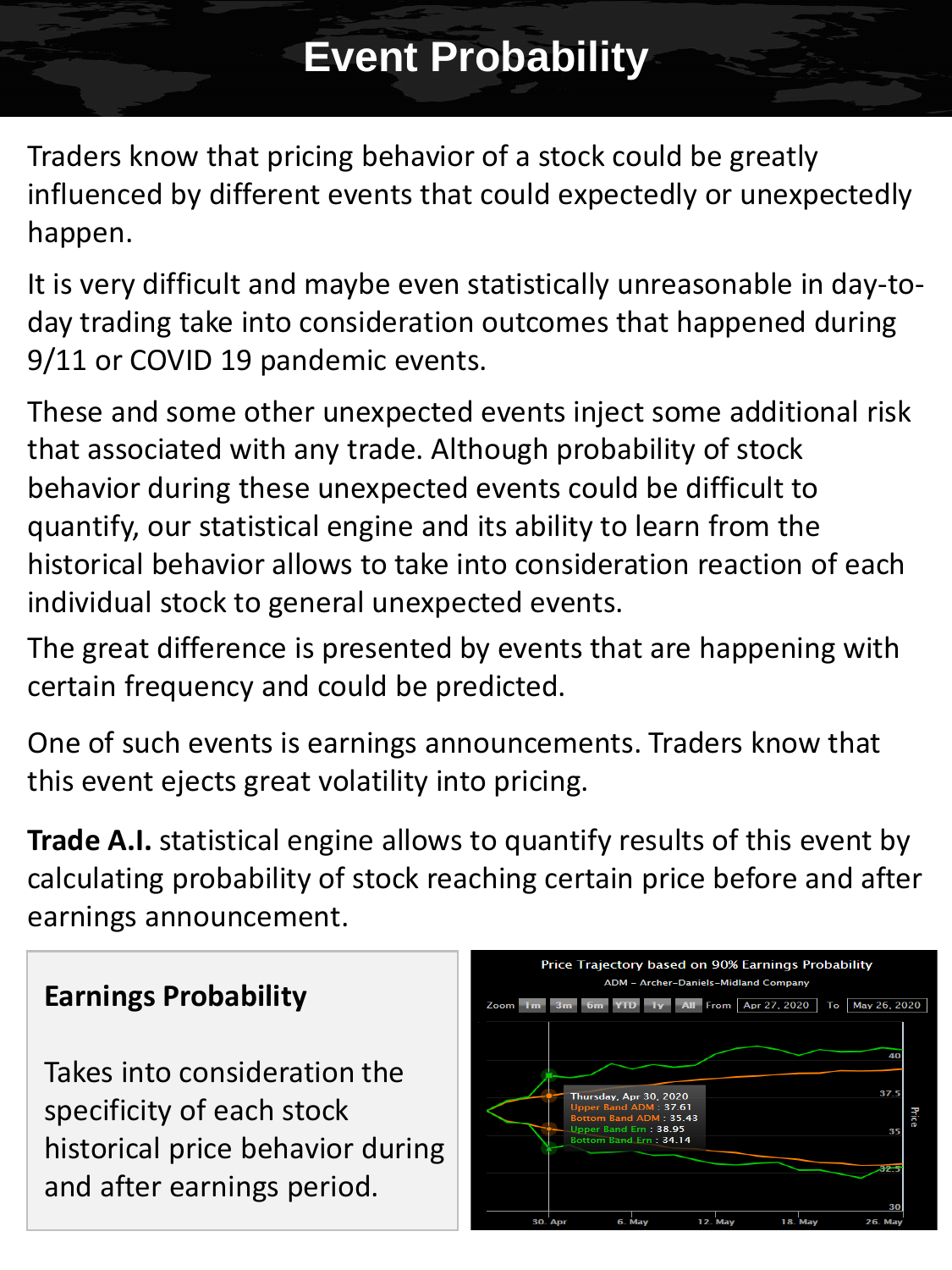### **Implied and Historical Volatility Probability**

Most of the traders are using Implied and Historical volatilities in their analysis of the trades.

Trade A.I. is enhancing this analysis by converting these volatilities into event driven probability that allows adding one more important probability measurement to improve risk management of the trade.

#### **Implied and Historical Volatility Probability**

Utilizes a new methodology of converting volatility values into functional probability values, allowing a multi-pronged approach to probability analysis. Probability of profit for the trade is based on analysis of 20 Days Statistical and Implied Volatility historical behavior in conditions similar to the current 20 Days Statistical and Implied Volatility values.

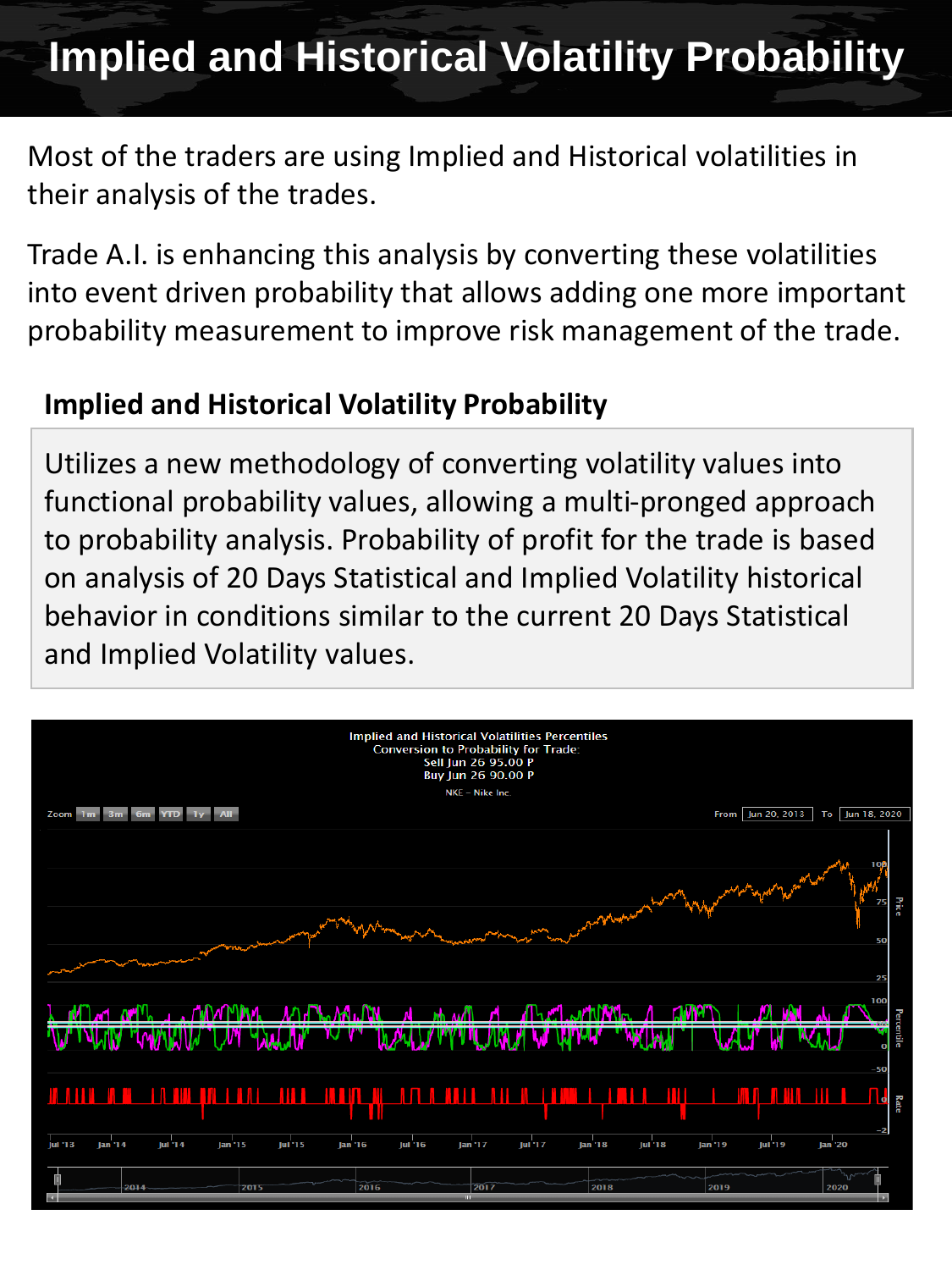### **Technical Analysis Probability**

Many traders use Technical Analysis indicators such as Stochastic Oscillator (SO), Relative Strength Indicator (RSI) and Percent Price Oscillator (PPO) to predict future behavior of the stocks.

Each of these indicators have its own units of measurement, which makes it very difficult to combine them in creating analysis of individual stock.

QuoteMedia developed methodology of converting Technical Analysis indicators into the same units of measurement that represent probability.

This approach allows adding Technical Analysis into probability analysis of the stocks reaching certain price point at the certain time frame.

#### **Technical Analysis Probability**

Takes into consideration the specificity of each stock historical price behavior at the similar position in the history, as current value of the analyzing technical indicator.

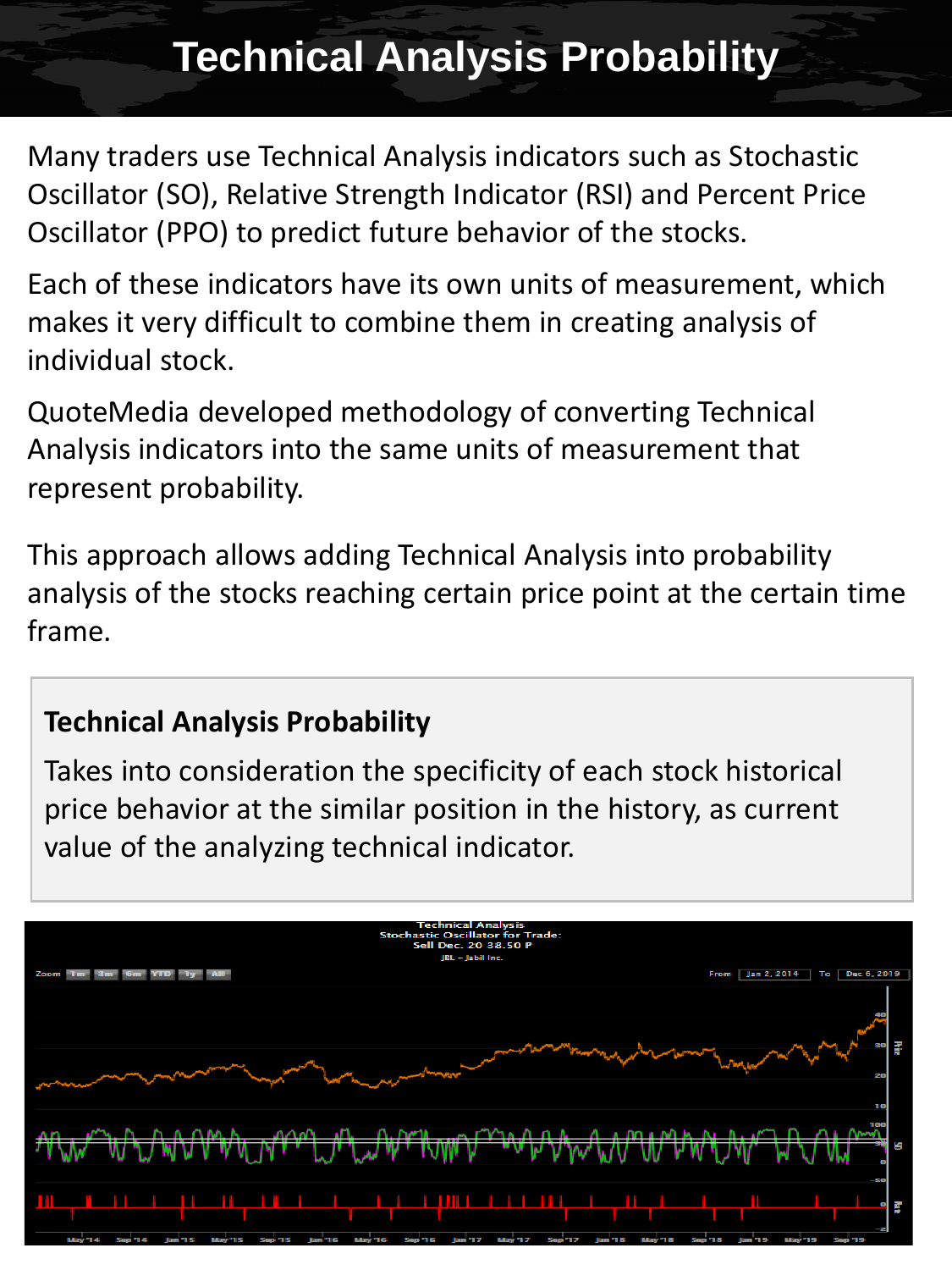# **Mitigating Risk**

By calculating various types of probabilities **Trade A.I.** platform allows to look on each trade from the different angles. This multipronged approach in assessing overall probability and mitigating risk gives our users competitive advantage in their trading.

| <b>Probability of Profit</b> |                    |  |  |  |  |  |
|------------------------------|--------------------|--|--|--|--|--|
| <b>Normal Distribution</b>   | $81.8\%$           |  |  |  |  |  |
| <b>Short Historical</b>      | 88.4%              |  |  |  |  |  |
| <b>Short Stress Test</b>     | 74.4%              |  |  |  |  |  |
| <b>Long Historical</b>       | 92.8%              |  |  |  |  |  |
| <b>Long Stress Test</b>      | 83.12%             |  |  |  |  |  |
| IV and SV20                  | 93% 鱼              |  |  |  |  |  |
| <b>RSI</b>                   | 88.38%             |  |  |  |  |  |
| <b>SO</b>                    | 96.43%             |  |  |  |  |  |
| <b>PPO</b>                   | $95.76\%$ <u>A</u> |  |  |  |  |  |
| Earnings                     | 89.29%             |  |  |  |  |  |

None of the probabilities that we are introducing are better than another.

Yet, if they are all lined up, then it is giving a more comprehensive view on trade risk assessment and setting proper expectations of the future results.

### **Life example:**

**Two travelers are walking barefoot in the jungle when suddenly a tiger starts running toward them. One traveler stops to put on his sneakers. His friend asks him, "Why bother? You think you can run faster than a tiger?" The other traveler calmly replies, "No, but all I need to do is run faster than you!"**

In order to be profitable, you don't have to beat the market or "outrun a tiger," a trader has to beat their opponent on the other side of the trade and in option trading specifically, a trader always has somebody on the other side of the trade. If you are buying options, somebody has to sell them to you. If you are selling options, somebody has to buy them from you.